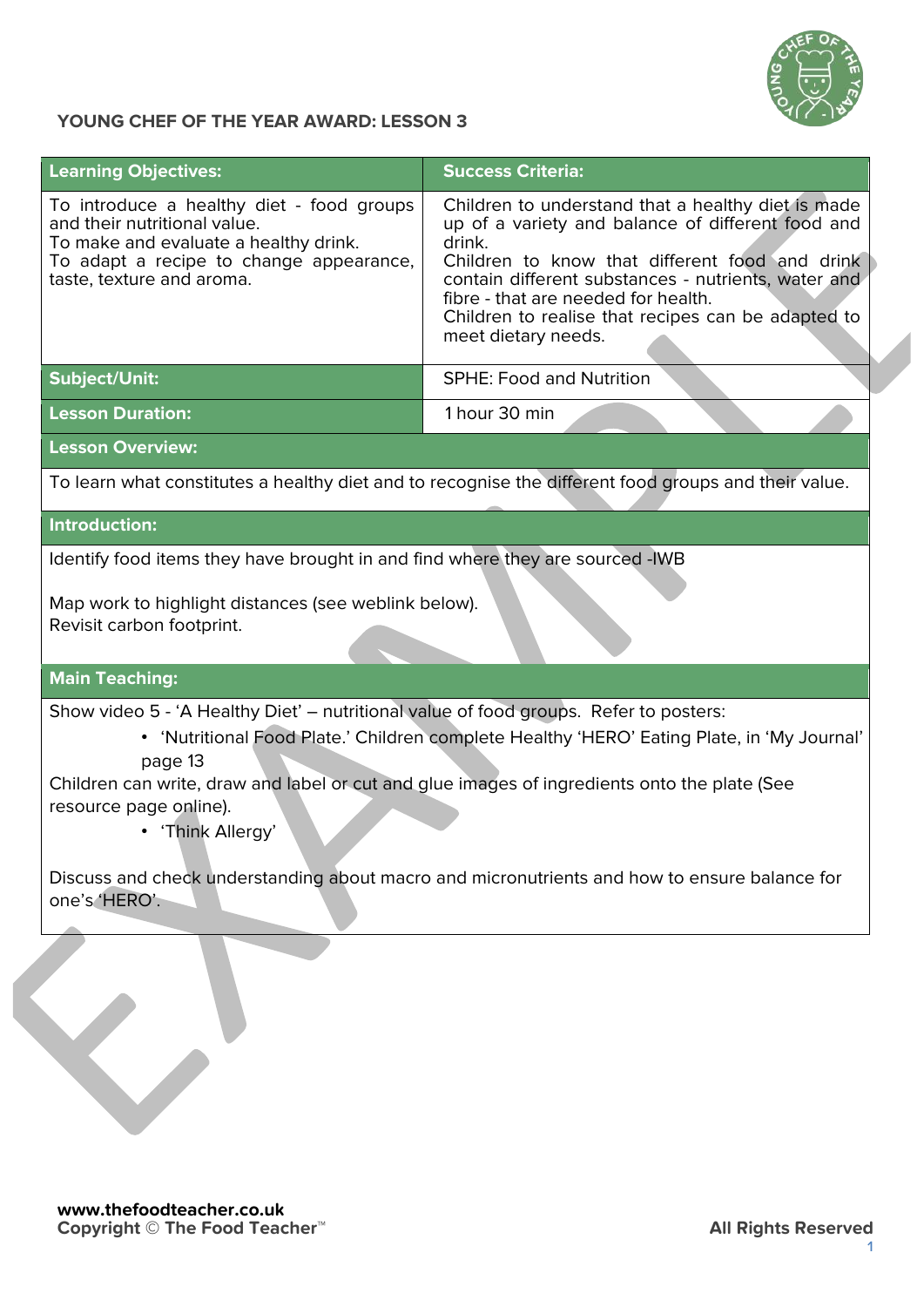

#### **Teacher Led and Independent Group Task:**

#### Design and Make (DMEA)

Display a selection of fruit and vegetables including some food the children have brought in. Display 'Rainbow of Fruit and Vegetables' PP Discuss possible combinations:

- Choose a fruit to create a tasty drink and justify, using precise vocabulary e.g.
- pineapple for sweetness; banana for a creamy texture or berries for colour. Record choices on whiteboard.

What vegetable could be added? Justify choices made e.g. beetroot, carrot or kale for colour and vitamins. Record on board.

Teacher to explain that some liquid must be added e.g. apple juice

Children vote on the best combination to make a drink.

Invite some children to prepare fruit and vegetables, using knife skills, to make a tasty drink. Revisit hand washing.

Safety guidance for knife use.

Teacher to demonstrate blending the ingredients to create the drink. Activities:

- 1. Taste test children given small sample to taste. Record evaluation of the drink, (taste, texture, appearance, aroma) in 'My Journal' page 11.
- 2. Children to look at a variety of smoothie recipes to discuss:
	- **ingredients** 
		- quantities
	- format

Select ingredients to design a drink to accompany their meal 'My Journal' page 11.

- 3. Plan a menu (see My 'HERO' menu template)
	- refer to Nutritional Food Plate in 'My Journal' page 12
	- refer to cooking methods and utensils, in 'My Journal' page 10 or video 'Chef Aidan's Cooking Methods'
	- research costings using the internet

## **Plenary AfL Focus:**

Highlight teaching points – nutritional value of the menu.

Feedback on planning: methods of cooking: chosen ingredients and costings.

Discuss home learning - where could you buy your ingredients? e.g. supermarket, greengrocer, butcher, fishmonger, farm shop. Which would be the cheapest option?

Collect in children's menus (to be saved and displayed alongside their finished menu on week 6/7 as part of their place setting).

# **Home Learning:**

To further research varieties of smoothies available in the shops. Research best source of menu ingredients e.g. greengrocer or supermarket, farm shop etc. Look at prices whilst shopping with a parent.

Distribute smoothie recipe cards.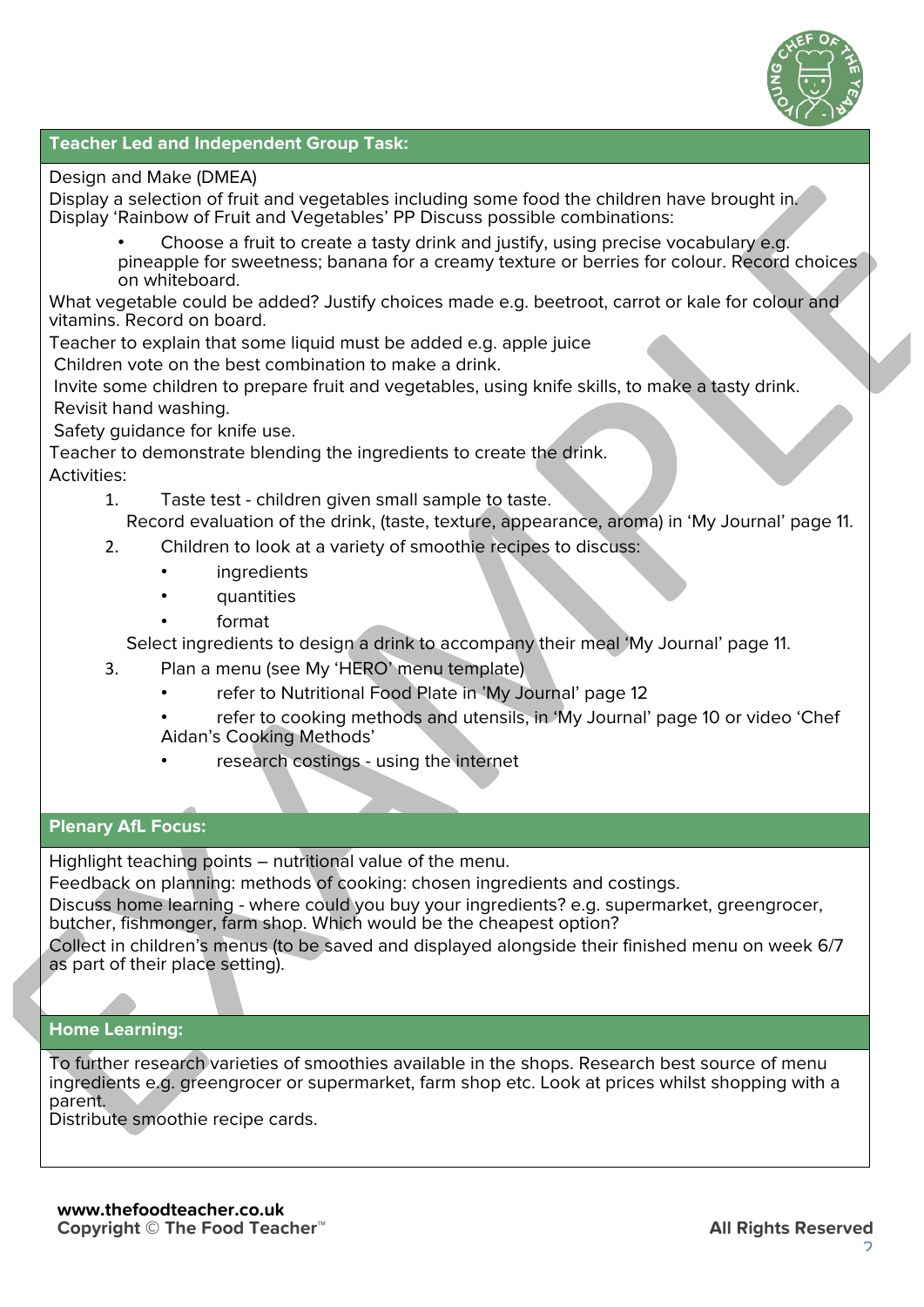

#### **Resources/Facts for the Teacher:**

| <b>Basic resources</b>                          | <b>Utensils</b>                                                                                        | <b>Recipe Cards</b>                   | <b>Other</b>                                                                                                                                                                                                                                              |
|-------------------------------------------------|--------------------------------------------------------------------------------------------------------|---------------------------------------|-----------------------------------------------------------------------------------------------------------------------------------------------------------------------------------------------------------------------------------------------------------|
| access for all to<br>internet, IWB,<br>journals | knives,<br>peelers,<br>chopping<br>boards, J<br>cloths, shot<br>glasses,<br>blender, bowls<br>for peel | smoothie recipe                       | a variety of fruit and<br>vegetables<br>(suitable for<br>blending) apple<br>juice,<br>'Think Allergy' poster,<br>'Nutritional Food<br>Plate' poster,<br>My 'HERO' menu<br>template - printed<br>one per child,<br>'My Hero Eating Plate'<br>resource page |
| <b>Video</b>                                    | <b>PowerPoint</b>                                                                                      | <b>Weblinks</b>                       |                                                                                                                                                                                                                                                           |
| A Healthy Diet,<br><b>Chef Aidan's Cooking</b>  | A Rainbow of Fruit<br>and                                                                              | www.mapsnworld.com/worldmap_kids.html |                                                                                                                                                                                                                                                           |
| <b>Methods</b>                                  | Vegetables                                                                                             |                                       |                                                                                                                                                                                                                                                           |

# **Nutrition Journal ('My Journal' page 12):**

The human body has a whole range of nutritional needs to function. The foods that make up our diet essential to addressing our needs and these nutrients are split into 2 groups; the macronutrients (fat, and carbohydrates) and micronutrients, which are vitamins and minerals that are required in smaller quantities.

The three macronutrients all have their own role and function in the body and are required in larger a Fats are an essential part of a healthy diet. They support brain development, cell structure and act as transport mechanism for micronutrients in our food. Examples of healthy fats include; nuts, seeds, avo oily fish and olive oil.

Protein is essential for the growth and repair of our body tissues and cells, immune system and hormones. Protein sources can be animal or plant based such as meat, fish, eggs, milk (animal), nuts, seeds, lentil beans (plant).

Carbohydrates are broken down in our digestive system to produce glucose, which acts as the body' primary fuel source. Carbohydrates in a well-balanced diet can come from root vegetables and whole such as oats, rice, bread and pasta alongside plenty of leafy greens, salads and other vegetables. A v balanced plate will contain 50% vegetables.

Vitamins and minerals are micronutrients are also essential for health. These include (fat soluble vitamins found alongside fat in nature) vitamins A, D, E and K, B vitamins, vitamin C and minerals such as magnesium, zinc and iron. To ensure these are part of your diet it's important to eat a variety of foods and a wide range of different colours – 'Eat a Rainbow'.

Well planned nutritional balance will include a protein source (approximately 1/4 of the plate), some wholegrains or root veg (approximately ¼ of the plate) and half a plate of leafy greens, salads and/or vegetables and fruit (as per ('My Journal' page 12).